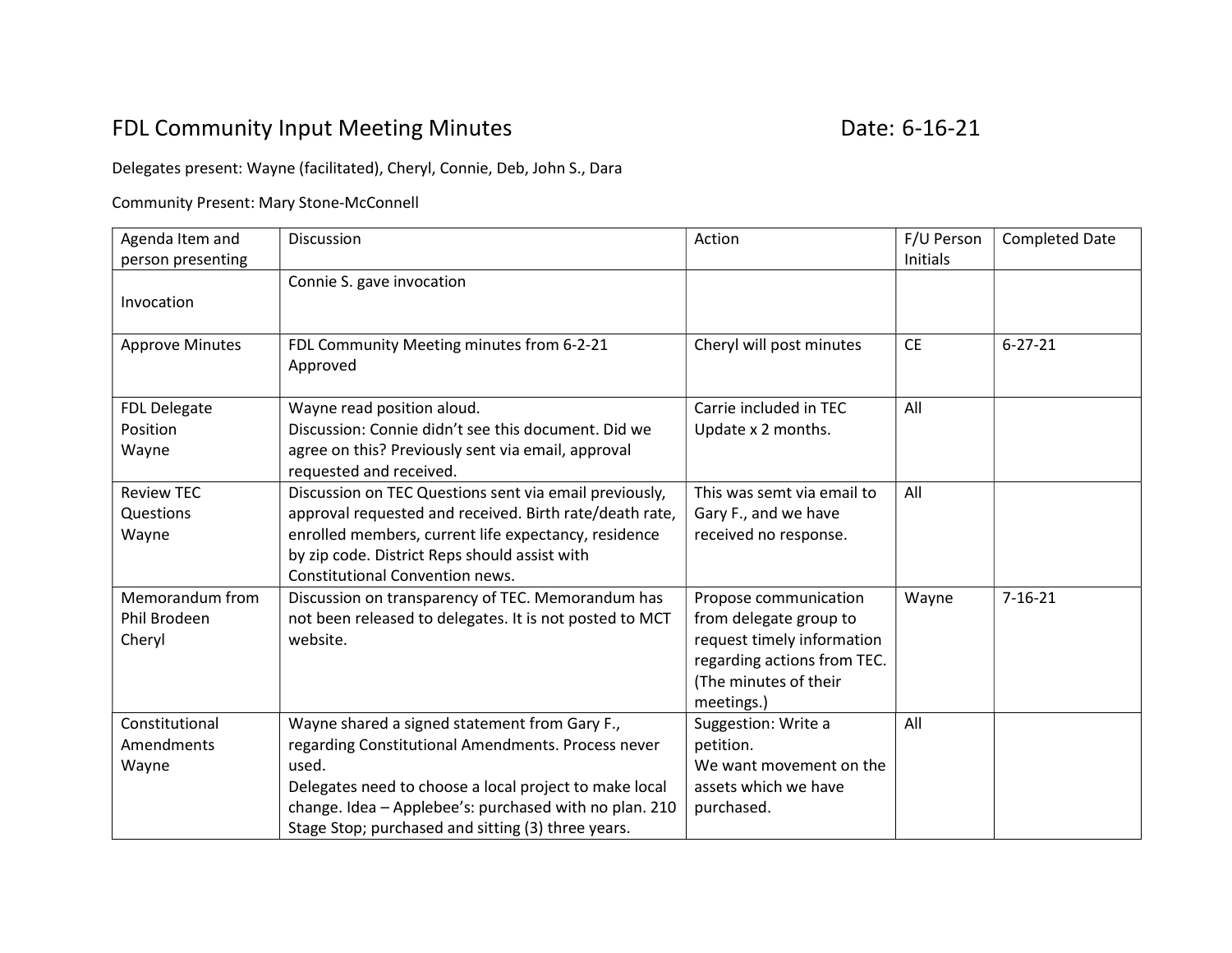|                 | MCT wide - transparency. Lack of responsiveness to      |                             | All |         |
|-----------------|---------------------------------------------------------|-----------------------------|-----|---------|
|                 | constituents when they don't post minutes of their      |                             |     |         |
|                 | meetings. They are not compelled to do it. We need to   |                             |     |         |
|                 | exercise our responsibility to hold TEC accountable.    |                             |     |         |
| Question        | What does this discussion have to do with revising the  | Think about what issue we   | All | Ongoing |
| John S.         | Constitution?                                           | could bring forward, get    |     |         |
|                 | Wayne explained that this could demonstrate how you     | people involved in and vote |     |         |
|                 | can make an impact. This is a small step toward a large | on this issue.              |     |         |
|                 | step and having an involved constituency. This is an    |                             |     |         |
|                 | opportunity to build community that we need.            |                             |     |         |
| Question        | Applebee's is for the common good? What does            | Momentum. Small battles     | All | Ongoing |
| John S.         | Applebee's have to do with the Constitution? Blood      | first and then you get to   |     |         |
|                 | quantum is the biggest thing on the list. Why is        | the big battle.             |     |         |
|                 | Applebee's and accountability important when we are     |                             |     |         |
|                 | talking about the Constitutional Reform?                |                             |     |         |
| Alan Roy Survey | Alan Roy sent survey out to White Earth band members    |                             | All | Ongoing |
| Tara            | regarding enrollment. Ferd, Kevin haven't heard about   |                             |     |         |
|                 | it. This is a factor to consider.                       |                             |     |         |
| Incite          | Incite definition: to move to action                    |                             | All |         |
| Wayne           |                                                         |                             |     |         |
| Government      | Cheryl brought up example of Henry Flocken section on   | John advocating for Ricky   |     |         |
| Structure       | Councils. Education Committee will be giving            | to return to delegate       |     |         |
| Wayne           | assignments from this paper.                            | group. Connie suggested to  |     |         |
|                 | Discussion: Do we want to include councils? Lodge,      | ask him.                    |     |         |
|                 | Mide' suggestions. To have spiritual connection to what |                             |     |         |
|                 | our actual mission really is. The use of councils may   |                             |     |         |
|                 | happen informally now. We need to formalize in our      |                             |     |         |
|                 | government; Council oversight to RBC and TEC to be      |                             |     |         |
|                 | used to replace Secretary of the Interior. The          |                             |     |         |
|                 | government is not responsive to the people. No tools in |                             |     |         |
|                 | our governance structure right now to make them         |                             |     |         |
|                 | accountable.                                            |                             |     |         |